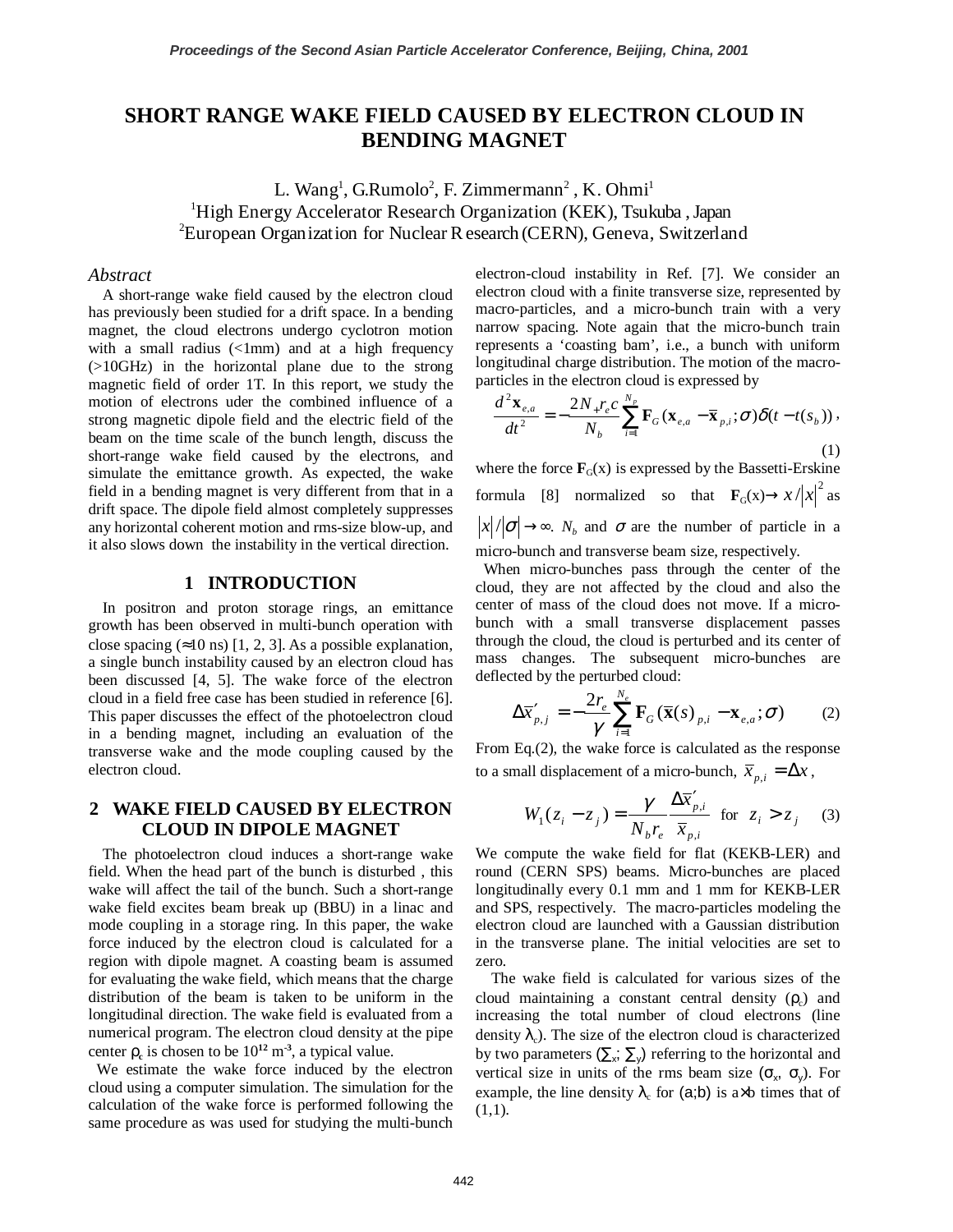We investigate the wake fields for KEKB-LER and CERN-SPS using the parameters of Table 1. Figure 1 depicts the horizontal and vertical wake forces obtained by the simulation for various electron cloud sizes and dipole field strength. *Q* is smaller for larger cloud size in the strong field case, which is same behavior as for the field-free case[6]. As expected, the dipole field strongly suppresses the horizontal wake and has a much weaker effect on the vertical wake. For the KEKB case, the strength of the horizontal wake for a 1T dipole field is about 2.3 times smaller than that for the field-free case. It is 4 times smaller in case of the SPS, which means the reduction of the horizontal wake by the dipole field is stronger in the SPS. Also at the SPS, the effect on the vertical wake is much smaller. The strong dipole field changes the horizontal wake frequency due to the combined effect of the magnetic and electric forces, where  $B<sub>v</sub>$  is perpendicular to  $E<sub>v</sub>$ . On the other hand, it does not change the vertical wake frequency, determined by the force between beam and photoelectrons alone. In a dipole magnetic field of  $B_y=1T$ , the Larmor frequency  $eB_0/m$  of an electron with energy 10eV is 18.2 GHz.



Figure 1: Wake field of electron cloud in dipole magnetic field. Horizontal (a) and vertical (b) wake for different cloud size dipole field strength 1T in the KEKB LER; Horizontal (c) and vertical (d) wake for different dipole field strength with cloud size= $(10,10)$  in the KEKB LER; Horizontal (e) and vertical (f) wake for different dipole field strength with cloud size=(20,20) in the SPS;

Table 1: Basic parameters of the KEKB LER and CERN SPS

| or o             |                      |                      |
|------------------|----------------------|----------------------|
| Variable         | <b>KEKB-LER</b>      | <b>SPS</b>           |
| Particle type    | $\rho^+$             |                      |
| Circumference    | 3016 m               | 6900m                |
| Beam energy      | 3.5GeV               | 26 GeV               |
| Bunch population | $3.3 \times 10^{10}$ | $3.3 \times 10^{10}$ |
| Rms beam size    | $0.42$ mm/0.06mm     | 5mm/3mm              |
| Bunch length     | 4 <sub>mm</sub>      | 30cm                 |
| Average beta     | 15 <sub>m</sub>      | 40 <sub>m</sub>      |
| function         |                      |                      |



Figure 2 Typical drift orbit of photoelectron. (a)KEKB, *B<sub>y</sub>*=0; (b) **KEKB**,  $B_y$ =1T; (c) **SPS**,  $B_y$ =0; (d) **SPS**,  $B_y$ =1T.

## **3 FAST HEAD-TAIL INSTABILITY CAUSED BY THE WAKE FORCE IN DIPOLE FIELD**

The transverse single bunch instability is analyzed using the perturbation theory of Vlasov equation as is done for impedance problems due to vacuum chambers and cavities. We first analyze the instability using the mode coupling theory [10]. We consider azimuthal mode coupling only for the lowest radial mode. The eigenvalue or tune of each mode is computed as a function of  $R/Q$ . The parameters are determined by fitting the simulated wake field to the expression

$$
W(z) = c \frac{R_s}{Q} \frac{1}{\sqrt{1 - \frac{1}{4Q^2}}} \exp\left(-\frac{\omega_r}{2cQ} z\right) \sin\left(\frac{\omega}{c} z\right). (4)
$$

The strength of the wake field  $R/Q$  scales with the density of the electron cloud, since in our model each electron interacts with the beam independently. Table 2 gives the fitting parameters for the horizontal wake field of e-cloud in 1T dipole magnetic field according to Eq. (4). Figure 3 shows the computed mode-frequency variation as a function of  $cR/O$  in both KEKB LER and SPS with constant  $\omega$ <sub>r</sub> and Q taken from table 2. Since  $cR/Q$  is linearly related with the cloud density  $\rho_c = \lambda_c / (2\pi \sigma_r \sigma_r)$ , the figure also gives us the